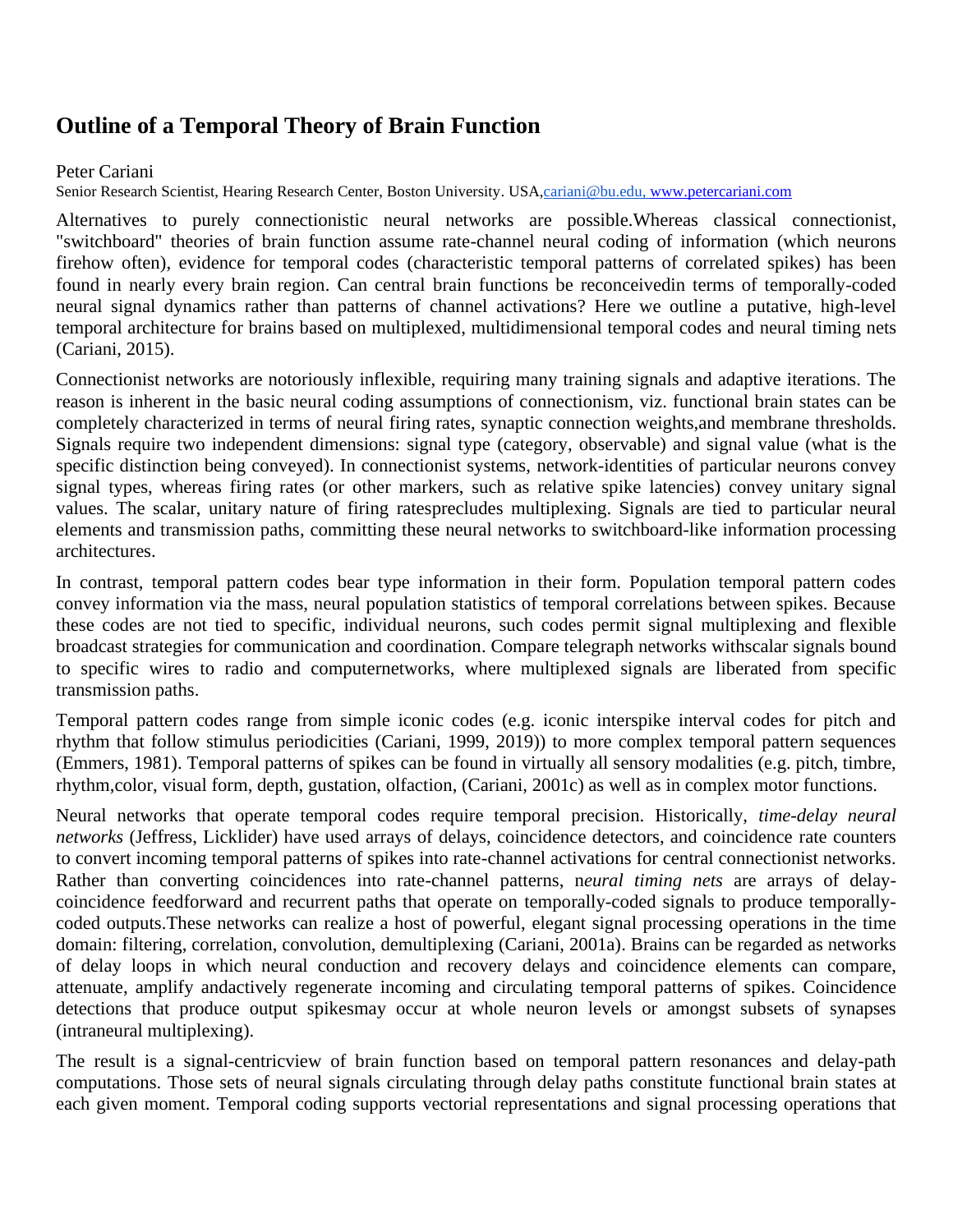can constitute a *lingua franca* for all types of information (sensory, cognitive, affective, conative, hedonic, motoric, mnemonic). Although the precise nature of central neural codes is still unknown, our working assumption here is that each sensory or cognitive attribute, including internal goals and hedonic associations, has a distinctivetemporal spike pattern within local neural ensembles. The distinctive patterns may be present in individual spike trains, interspersed with other patterns (Emmers, 1981), or distributed over multiple neurons.

Temporally-coded signals can be bound or separated on the basis of commontimes of occurrence and/or internal temporal structure (Cariani, 2004). Common temporal patterns related to event timings may permit integration of multimodal event-related information arriving at slightly different times.

We assume memory traces are temporally-coded. The purpose of remembering the past is to anticipate the future. A"tape recorder memory" containing temporal sequences of internal neural events, including rewards, when read out faster-than-real time (as in hippocampal replay) can function directly as an anticipatory predictive mechanism to guide prospective behavior (Cariani, 2001b,2016,2017).Temporal memory traces may be subserved by transient spike coincidence-based facilitations of specific delay paths,active sustained regeneration of signals in reverberating hippocampal/cortical circuits, long-termtemporal pattern storage (molecular-coded? time cells?), and a process for constructing event timelines from distributed temporal fragments.

Objects and events are represented by integrated combinations of temporal pattern primitives, whose signals interact to produce "symbolic" marker tags characteristic of the composite whole (semantic pointers a la Barsalou, Eliasmith). Bottom-up tag activations signify classificatory recognitions whereas top-down tag activations produce neural signals of the constituent features (temporal convolution/deconvolution, Longuet-Higgins, 1989).

This architecture bears some of the attractive features of both classical symbolic systems and parallel, distributed neural systems. It flexibly enables compositional representations, permitting combinatoric creativity. Adaptive modification of neuronal assemblies to create new symbolic tags enables open ended increase in the dimensionality of the signal-system, permitting emergent creativity: new symbols and concepts (Cariani, 2012).

Conscious awareness depends on the organization of neuronal spiking activity. As in neuronal global workspace theories (Dehaene, Lamme), those neuronal signals that are actively regenerated and stabilized via global circuits are hypothesized to constitute the contents of conscious awareness at any given time. General anesthesia, seizure, sleep, and coma interfere with the coherent regeneration and global integration/stabilization of sets of self-sustaining, mutually-reinforcing neuronal signals. Conscious awareness may depend on organizational closure via regenerative, coherent patterns of neuronal spiking activity, i.e., an autopoiesis of neuronal signal productions, (Cariani, 2000, 2016) rather than the surmounting of a threshold of informational complexity (Tononi).

## **References:**

- Cariani, P. (1999) Temporal coding of periodicity pitch in the auditory system: an overview. *Neural Plasticity*, *6*(4), 147-72.
- Cariani, P. (2000)Regenerative process in life and mind. *Ann N Y Acad Sci*, *901*, 26-34.
- Cariani, P. (2001a)Neural timing nets. *Neural Networks*, *14*(6-7), 737-753.
- Cariani, P. (2001b). Symbols and dynamics in the brain. *Biosystems*, *60*(1-3), 59-83.
- Cariani, P. (2001c)Temporal coding of sensory information in the brain. *Acoust. Sci. & Tech.*, *22*(2), 77-84.
- Cariani, P. A. (2004)Temporal codes and computations for sensory representation and scene analysis. *IEEE Transactions on Neural Networks*, *15*(5), 1100-1111.
- Cariani, P. (2012)Creating new primitives in minds and machines. In J. McCormack & M. D'Inverno (Eds.), *Computers and Creativity* (pp. 395-430). Springer.
- Cariani, P. (2015)Outline of a cybernetic theory of brain function based on neural timing nets. *Kybernetes*, *44*, 1219-32.
- Cariani, P. (2016)Time is of the essence. Proceedings of A Body of Knowledge Embodied Cognition and the Arts conference CTSA, University of California Irvine, Dec 8-10, 2016.